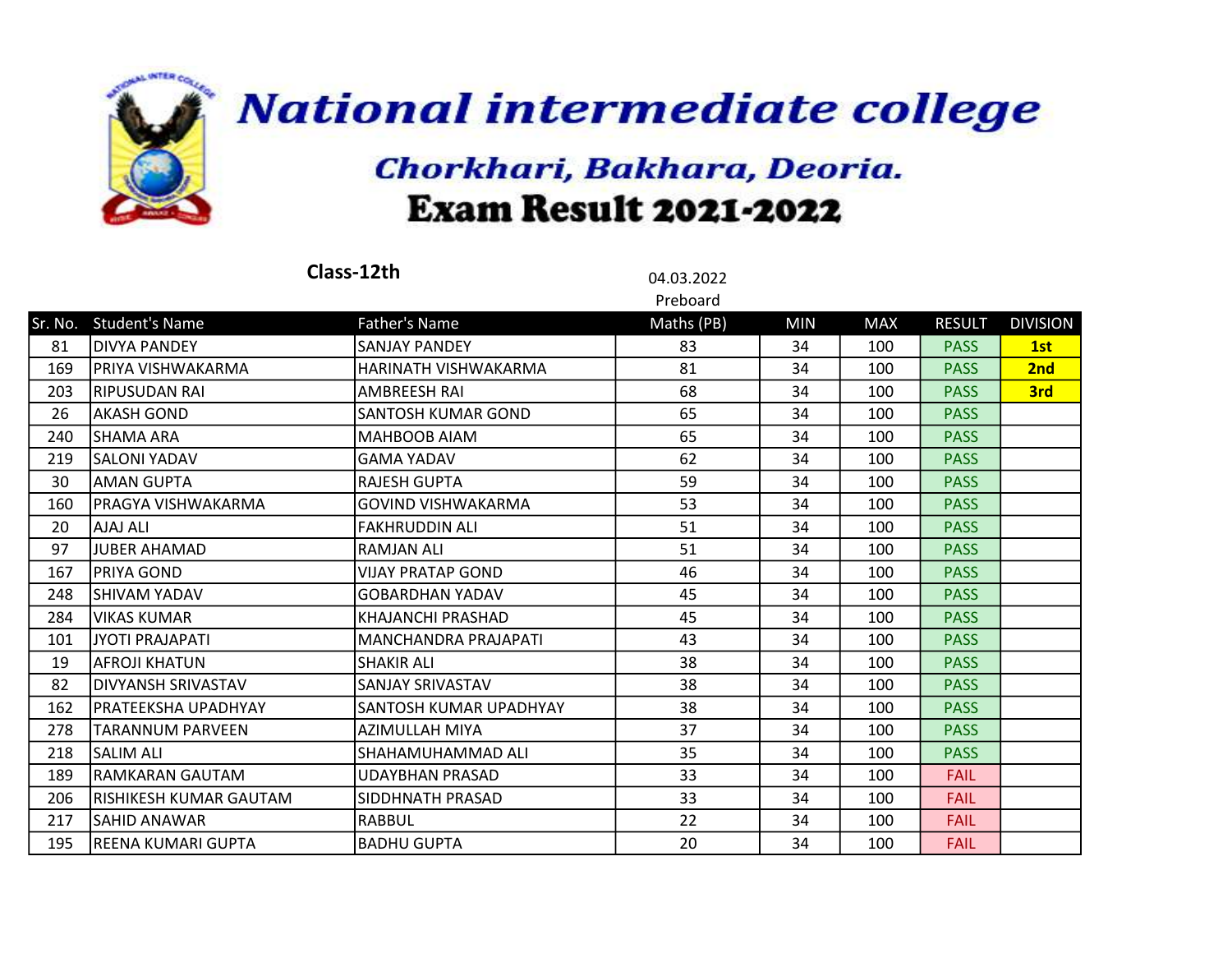

|                |                          | Class-12th               | 04.03.2022     |            |            |               |                 |
|----------------|--------------------------|--------------------------|----------------|------------|------------|---------------|-----------------|
|                |                          |                          | Preboard       |            |            |               |                 |
| Sr. No.        | <b>Student's Name</b>    | <b>Father's Name</b>     | Maths (PB)     | <b>MIN</b> | <b>MAX</b> | <b>RESULT</b> | <b>DIVISION</b> |
| 285            | <b>VISHAL SHARMA</b>     | LAL JI SHARMA            | 17             | 34         | 100        | <b>FAIL</b>   |                 |
| 254            | <b>SHUBHAM PANDEY</b>    | <b>RAJAN PANDEY</b>      | 13             | 34         | 100        | <b>FAIL</b>   |                 |
| 258            | SNEHA MADDHESHIYA        | ASHOK MADDHESHIYA        | 13             | 34         | 100        | <b>FAIL</b>   |                 |
| 18             | IADITYA RAI              | CHANDRASHEKHAR RAI       | 11             | 34         | 100        | <b>FAIL</b>   |                 |
| 75             | <b>CHANDAN NISHAD</b>    | <b>BHIM NISHAD</b>       | 11             | 34         | 100        | <b>FAIL</b>   |                 |
| 204            | RISHABH OJHA             | NITYA NAND OHJA          | 11             | 34         | 100        | <b>FAIL</b>   |                 |
| 27             | <b>AKASH MADDHESHIYA</b> | UPENDRA MADDHESHIYA      | 10             | 34         | 100        | <b>FAIL</b>   |                 |
| 33             | lAMIT VISHWAKARMA        | LALJI VISHWAKARMA        | 10             | 34         | 100        | <b>FAIL</b>   |                 |
| 29             | <b>AKHIL SINGH</b>       | <b>MADAN SEN SINGH</b>   | 9              | 34         | 100        | <b>FAIL</b>   |                 |
| 100            | JYOTI NISHAD             | DINDYAL NISHAD           | 9              | 34         | 100        | <b>FAIL</b>   |                 |
| 17             | ABHISHEK YADAV           | KAILASH YADAV            | 8              | 34         | 100        | <b>FAIL</b>   |                 |
| 251            | <b>SHOBHIT GUPTA</b>     | <b>SANJAY GUPTA</b>      | 8              | 34         | 100        | <b>FAIL</b>   |                 |
| 13             | ABHISHEK SHARMA          | <b>MANOJ SHARMA</b>      | 5              | 34         | 100        | <b>FAIL</b>   |                 |
| 11             | lABHISHEK NISHAD         | <b>ANGAD NISHAD</b>      | $\overline{3}$ | 34         | 100        | <b>FAIL</b>   |                 |
| $\mathbf{1}$   | <b>AANCHAL SINGH</b>     | SANJAY KUMAR SINGH       | AB             | 34         | 100        | <b>FAIL</b>   |                 |
| 2              | <b>ABDUL VAHID</b>       | <b>VAJID ALI</b>         | AB             | 34         | 100        | <b>FAIL</b>   |                 |
| 3              | ABHAY KUMAR SINGH        | TEJ PRATAP SINGH         | AB             | 34         | 100        | <b>FAIL</b>   |                 |
| 4              | ABHAY RAI                | <b>ARVIND RAI</b>        | AB             | 34         | 100        | <b>FAIL</b>   |                 |
| 5              | <b>ABHAY SHARMA</b>      | <b>MUKESH SHARMA</b>     | AB             | 34         | 100        | <b>FAIL</b>   |                 |
| 6              | ABHINAV SINGH            | <b>ASHOK KUMAR SINGH</b> | AB             | 34         | 100        | <b>FAIL</b>   |                 |
| $\overline{7}$ | <b>ABHISHEK GOND</b>     | JAYSHREE GOND            | AB             | 34         | 100        | <b>FAIL</b>   |                 |
| 8              | <b>ABHISHEK KUMAR</b>    | <b>VINOD GUPTA</b>       | AB             | 34         | 100        | <b>FAIL</b>   |                 |
| 9              | ABHISHEK KUMAR           | AJAY YADAV               | AB             | 34         | 100        | <b>FAIL</b>   |                 |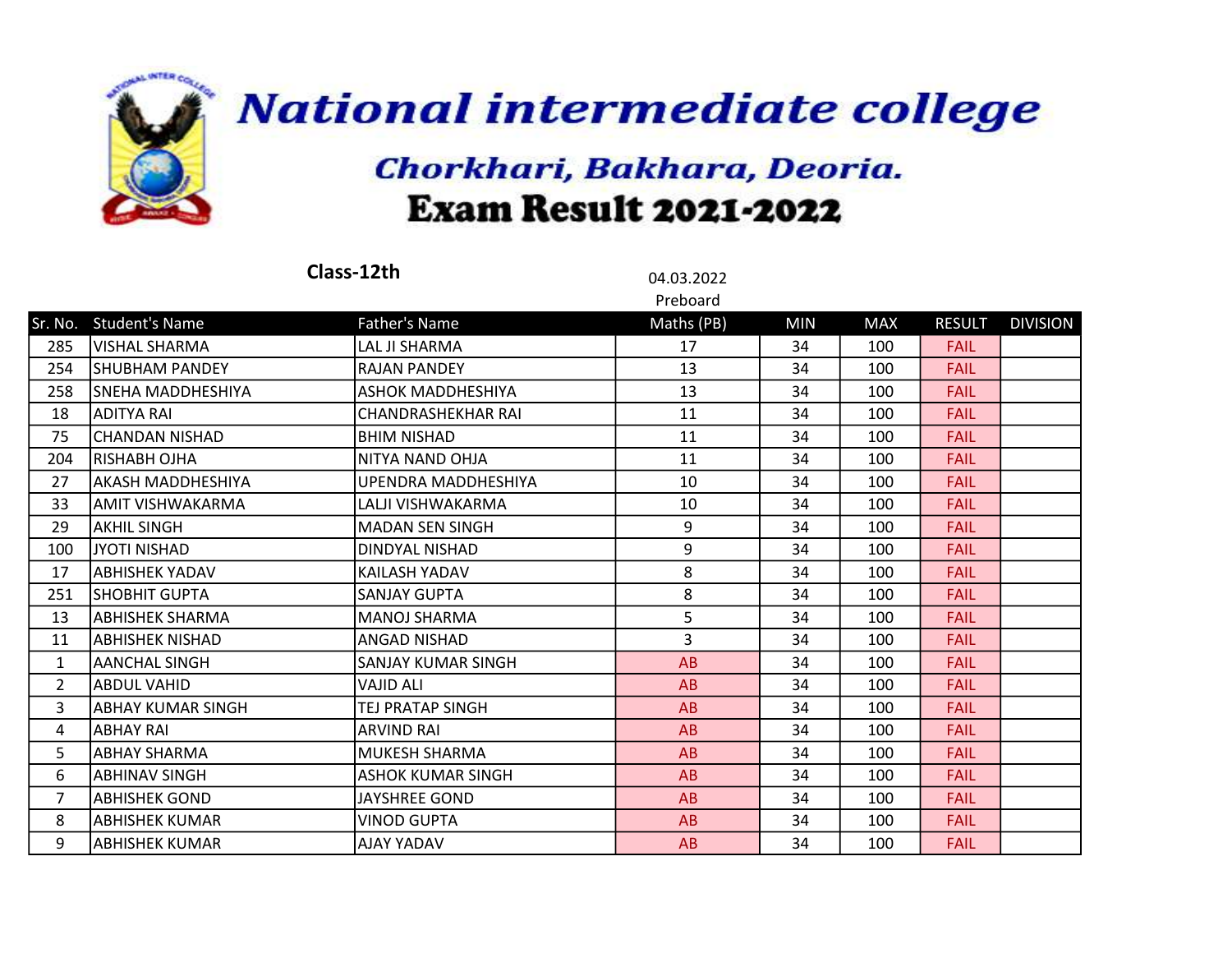

|    |                         | Class-12th                 | 04.03.2022<br>Preboard |            |            |               |                 |
|----|-------------------------|----------------------------|------------------------|------------|------------|---------------|-----------------|
|    | Sr. No. Student's Name  | <b>Father's Name</b>       | Maths (PB)             | <b>MIN</b> | <b>MAX</b> | <b>RESULT</b> | <b>DIVISION</b> |
| 10 | ABHISHEK MISHRA         | RAJESH MISHRA              | AB                     | 34         | 100        | <b>FAIL</b>   |                 |
| 12 | ABHISHEK SAHANI         | <b>AKHILESH SAHANI</b>     | AB                     | 34         | 100        | <b>FAIL</b>   |                 |
| 14 | ABHISHEK SINGH          | <b>BHAJURAMA SINGH</b>     | AB                     | 34         | 100        | <b>FAIL</b>   |                 |
| 15 | ABHISHEK SINGH          | <b>RAM ANUJ SINGH</b>      | AB                     | 34         | 100        | <b>FAIL</b>   |                 |
| 16 | labhishek yadav         | <b>SURYA PRATASH YADAV</b> | AB                     | 34         | 100        | <b>FAIL</b>   |                 |
| 21 | AJAY KUMAR              | <b>SRINIWAS</b>            | AB                     | 34         | 100        | <b>FAIL</b>   |                 |
| 22 | <b>AJAY RAJBHAR</b>     | <b>SUBHASH RAJBHAR</b>     | AB                     | 34         | 100        | <b>FAIL</b>   |                 |
| 23 | lajay singh             | <b>VIJAY SINGH</b>         | AB                     | 34         | 100        | <b>FAIL</b>   |                 |
| 24 | AJAY YADAV              | <b>JUGAL YADAV</b>         | AB                     | 34         | 100        | <b>FAIL</b>   |                 |
| 25 | lakanksha agrawal       | SUNIL KUMAR AGRAWAL        | AB                     | 34         | 100        | <b>FAIL</b>   |                 |
| 28 | AKHAND PRATAP PATEL     | <b>PRAMOD PATEL</b>        | AB                     | 34         | 100        | <b>FAIL</b>   |                 |
| 31 | laman kumar maddheshiya | MINTU MADDHESHIYA          | AB                     | 34         | 100        | <b>FAIL</b>   |                 |
| 32 | IAMAN UPADHYAY          | <b>UGRASEN</b>             | AB                     | 34         | 100        | <b>FAIL</b>   |                 |
| 34 | lamrita kumari          | RAMKALESH                  | AB                     | 34         | 100        | <b>FAIL</b>   |                 |
| 35 | lamrun nisha            | <b>AMJAD ALI</b>           | AB                     | 34         | 100        | <b>FAIL</b>   |                 |
| 36 | lanchal Maddheshiya     | PRAMOD MADDHESHIYA         | AB                     | 34         | 100        | <b>FAIL</b>   |                 |
| 37 | IANCHAL SINGH           | <b>MANGAL SINGH</b>        | AB                     | 34         | 100        | <b>FAIL</b>   |                 |
| 38 | laneesh rajbhar         | <b>MUNEB RAJBHAR</b>       | AB                     | 34         | 100        | <b>FAIL</b>   |                 |
| 39 | ANGESH KUMAR            | <b>GHURAHOO PRASAD</b>     | AB                     | 34         | 100        | <b>FAIL</b>   |                 |
| 40 | ANIKET GAUTAM           | RAMASHARE GAUTAM           | AB                     | 34         | 100        | <b>FAIL</b>   |                 |
| 41 | ANITA SINGH             | PRABHUNATH SINGH           | AB                     | 34         | 100        | <b>FAIL</b>   |                 |
| 42 | <b>ANJALI</b>           | <b>HARIHAR</b>             | AB                     | 34         | 100        | <b>FAIL</b>   |                 |
| 43 | ANJALI TIWARI           | RAKESH KUMAR TIWARI        | AB                     | 34         | 100        | <b>FAIL</b>   |                 |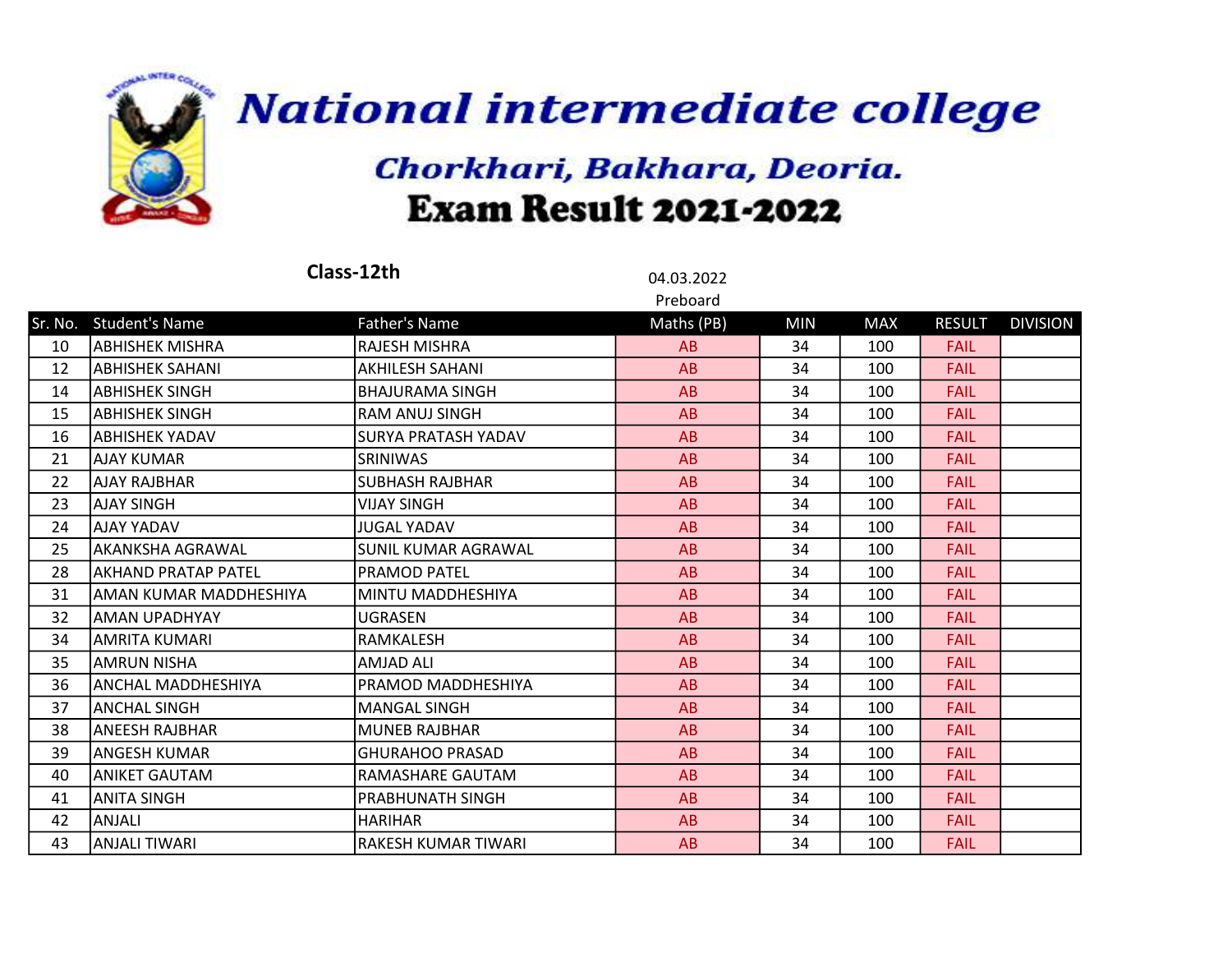

|         | Class-12th            | 04.03.2022               |            |            |            |               |                 |
|---------|-----------------------|--------------------------|------------|------------|------------|---------------|-----------------|
|         |                       |                          | Preboard   |            |            |               |                 |
| Sr. No. | <b>Student's Name</b> | <b>Father's Name</b>     | Maths (PB) | <b>MIN</b> | <b>MAX</b> | <b>RESULT</b> | <b>DIVISION</b> |
| 44      | ANJU KUMARI NISHAD    | LALMANI NISHAD           | AB         | 34         | 100        | <b>FAIL</b>   |                 |
| 45      | <b>ANKITA GUPTA</b>   | <b>AKHILESH GUPTA</b>    | AB         | 34         | 100        | <b>FAIL</b>   |                 |
| 46      | <b>ANKITA GUPTA</b>   | RAMSAJAN GUPTA           | AB         | 34         | 100        | <b>FAIL</b>   |                 |
| 47      | IANKITA NISHAD        | RAVIKESH NISHAD          | AB         | 34         | 100        | <b>FAIL</b>   |                 |
| 48      | ANKITA YADAV          | <b>SUMER YADAV</b>       | AB         | 34         | 100        | <b>FAIL</b>   |                 |
| 49      | <b>ANKUR SINGH</b>    | <b>RAJESH SINGH</b>      | AB         | 34         | 100        | <b>FAIL</b>   |                 |
| 50      | ANNU MADDESHIYA       | <b>ASHOK GUPTA</b>       | AB         | 34         | 100        | <b>FAIL</b>   |                 |
| 51      | ANNU YADAV            | <b>JAGDISH YADAV</b>     | AB         | 34         | 100        | <b>FAIL</b>   |                 |
| 52      | ANSHIKA PANDEY        | DYANAND PANDEY           | AB         | 34         | 100        | <b>FAIL</b>   |                 |
| 53      | ANSHU MADDHESHIYA     | RAMANAND MADDHESHIYA     | AB         | 34         | 100        | <b>FAIL</b>   |                 |
| 54      | ANSHU YADAV           | <b>ASHOK YADAV</b>       | AB         | 34         | 100        | <b>FAIL</b>   |                 |
| 55      | <b>ANURADHA GUPTA</b> | <b>KAPILMUNI GUPTA</b>   | AB         | 34         | 100        | <b>FAIL</b>   |                 |
| 56      | ANURAG SINGH          | <b>SHRIRAM SINGH</b>     | AB         | 34         | 100        | <b>FAIL</b>   |                 |
| 57      | ANURAG SRIVASTAV      | JAY PRAKASH              | AB         | 34         | 100        | <b>FAIL</b>   |                 |
| 58      | ARADHYA SINGH         | <b>ARVIND SINGH</b>      | AB         | 34         | 100        | <b>FAIL</b>   |                 |
| 59      | <b>ARATI</b>          | <b>CHUNNU GOAND</b>      | AB         | 34         | 100        | <b>FAIL</b>   |                 |
| 60      | <b>ARJITA SINGH</b>   | YOGENDRA SINGH           | AB         | 34         | 100        | <b>FAIL</b>   |                 |
| 61      | ARPANA KUMARI         | SADANAND NISHAD          | AB         | 34         | 100        | <b>FAIL</b>   |                 |
| 62      | <b>ARVIND NISHAD</b>  | <b>RAM LAKHAN NISHAD</b> | AB         | 34         | 100        | <b>FAIL</b>   |                 |
| 63      | ARYAN KUMAR RAWAT     | RAJKAPOOR RAWAT          | AB         | 34         | 100        | <b>FAIL</b>   |                 |
| 64      | <b>ARYAN NISHAD</b>   | MAHENDRA NATH NISHAD     | AB         | 34         | 100        | <b>FAIL</b>   |                 |
| 65      | ASHUTOSH KUMAR GUPTA  | SHYAM BIHARI GUPTA       | AB         | 34         | 100        | <b>FAIL</b>   |                 |
| 66      | ATUL SHARMA           | <b>BINDRESH SHARMA</b>   | AB         | 34         | 100        | <b>FAIL</b>   |                 |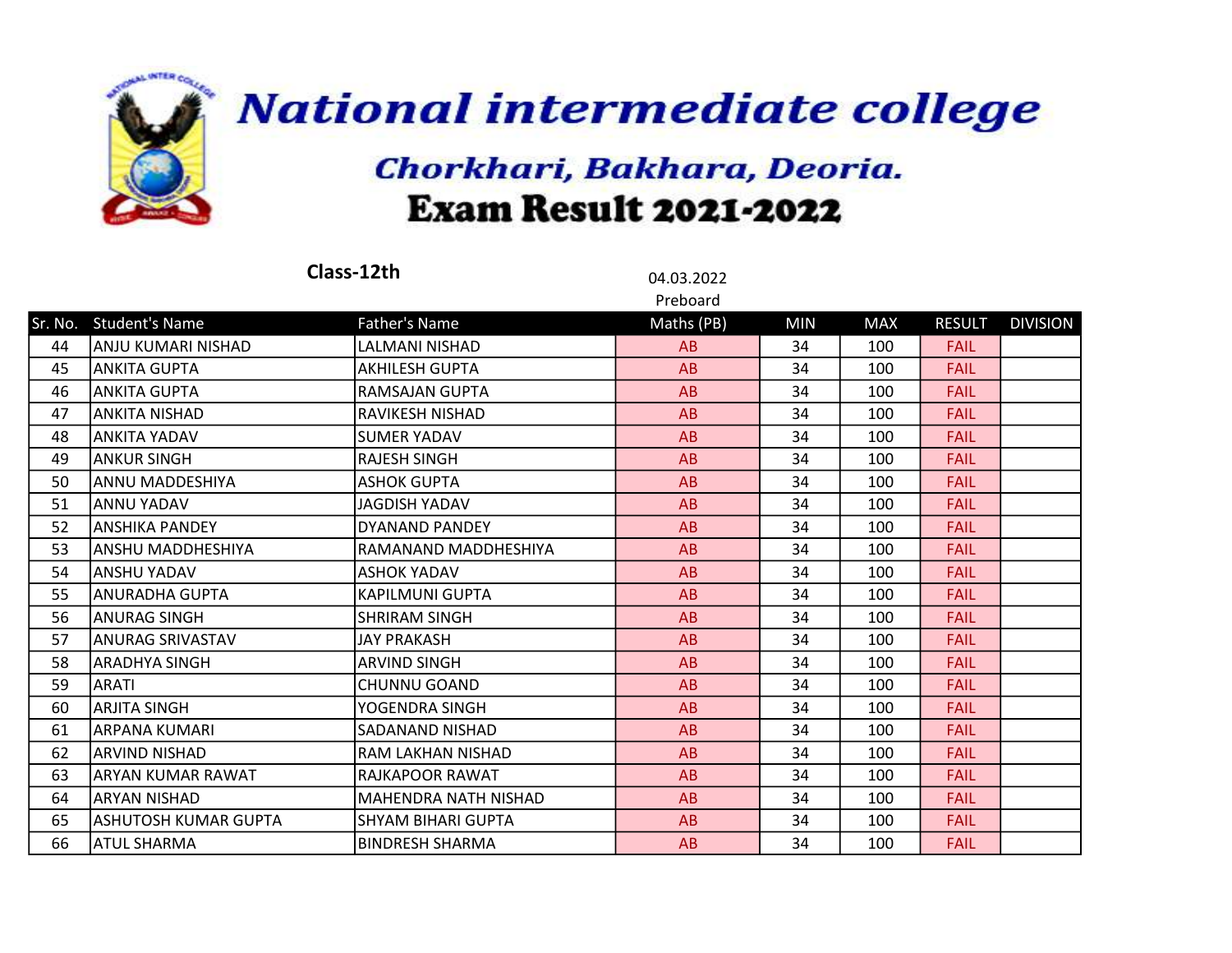

|    | Class-12th                | 04.03.2022               |            |            |            |               |                 |
|----|---------------------------|--------------------------|------------|------------|------------|---------------|-----------------|
|    |                           |                          | Preboard   |            |            |               |                 |
|    | Sr. No. Student's Name    | <b>Father's Name</b>     | Maths (PB) | <b>MIN</b> | <b>MAX</b> | <b>RESULT</b> | <b>DIVISION</b> |
| 67 | layush Gupta              | ANIRUDH KUMAR GUPTA      | AB         | 34         | 100        | <b>FAIL</b>   |                 |
| 68 | <b>BABITA GAUTAM</b>      | RAMJI GAUTAM             | AB         | 34         | 100        | <b>FAIL</b>   |                 |
| 69 | BABITA GUPTA              | <b>RAMJATAN GUPTA</b>    | AB         | 34         | 100        | <b>FAIL</b>   |                 |
| 70 | BABITA MAURYA             | RAM VACHAN MAURYA        | AB         | 34         | 100        | <b>FAIL</b>   |                 |
| 71 | <b>BABLOO MAURYA</b>      | <b>JEETLAL MAURYA</b>    | AB         | 34         | 100        | <b>FAIL</b>   |                 |
| 72 | IBALKRISHN YADAV          | <b>GAMA YADAV</b>        | AB         | 34         | 100        | <b>FAIL</b>   |                 |
| 73 | lCHANDA MADDESHIYA        | SARJU MADDESHIYA         | AB         | 34         | 100        | <b>FAIL</b>   |                 |
| 74 | CHANDAN GUPTA             | <b>SUBASH GUPTA</b>      | AB         | 34         | 100        | <b>FAIL</b>   |                 |
| 76 | lchandresh singh          | <b>HANSRAJ SINGH</b>     | AB         | 34         | 100        | <b>FAIL</b>   |                 |
| 77 | IDALI SINGH               | LALBAHADUR SINGH         | AB         | 34         | 100        | <b>FAIL</b>   |                 |
| 78 | <b>DEEPA SINGH</b>        | <b>VIVEKANAND SINGH</b>  | AB         | 34         | 100        | <b>FAIL</b>   |                 |
| 79 | <b>DEEPAK BHARTI</b>      | PARDESHI PRASAD          | AB         | 34         | 100        | <b>FAIL</b>   |                 |
| 80 | IDILIP KUMAR GAUTAM       | <b>ASHOK PRASAD</b>      | AB         | 34         | 100        | <b>FAIL</b>   |                 |
| 83 | <b>FIZA</b>               | <b>LUKMAN ANSARI</b>     | AB         | 34         | 100        | <b>FAIL</b>   |                 |
| 84 | <b>GAURAV VISHWAKARMA</b> | RAKESH VISHWAKARMA       | AB         | 34         | 100        | <b>FAIL</b>   |                 |
| 85 | GOVIND KUMAR              | <b>BABURAM MAURYA</b>    | AB         | 34         | 100        | <b>FAIL</b>   |                 |
| 86 | <b>GUDIYA MAURYA</b>      | <b>MUNNA MAURYA</b>      | AB         | 34         | 100        | <b>FAIL</b>   |                 |
| 87 | lGUNIYA DEVI URF SAGUNI   | SHRI KISHUN VARMA        | AB         | 34         | 100        | <b>FAIL</b>   |                 |
| 88 | lGYANESHVAR KUSHWAHA      | SHAMBHU NATH KUSHWAHA    | AB         | 34         | 100        | <b>FAIL</b>   |                 |
| 89 | HARIKESH GUPTA            | <b>MURARI GUPTA</b>      | AB         | 34         | 100        | <b>FAIL</b>   |                 |
| 90 | <b>HASRUN KHATOON</b>     | KALAMUDDIN ANSARI        | AB         | 34         | 100        | <b>FAIL</b>   |                 |
| 91 | HIMANSHU KUMAR SRIVASTAV  | YOGENDRA KUMAR SRIVASTAV | AB         | 34         | 100        | <b>FAIL</b>   |                 |
| 92 | <b>HIMANSHU MAURYA</b>    | AMBIKA MAURYA            | AB         | 34         | 100        | <b>FAIL</b>   |                 |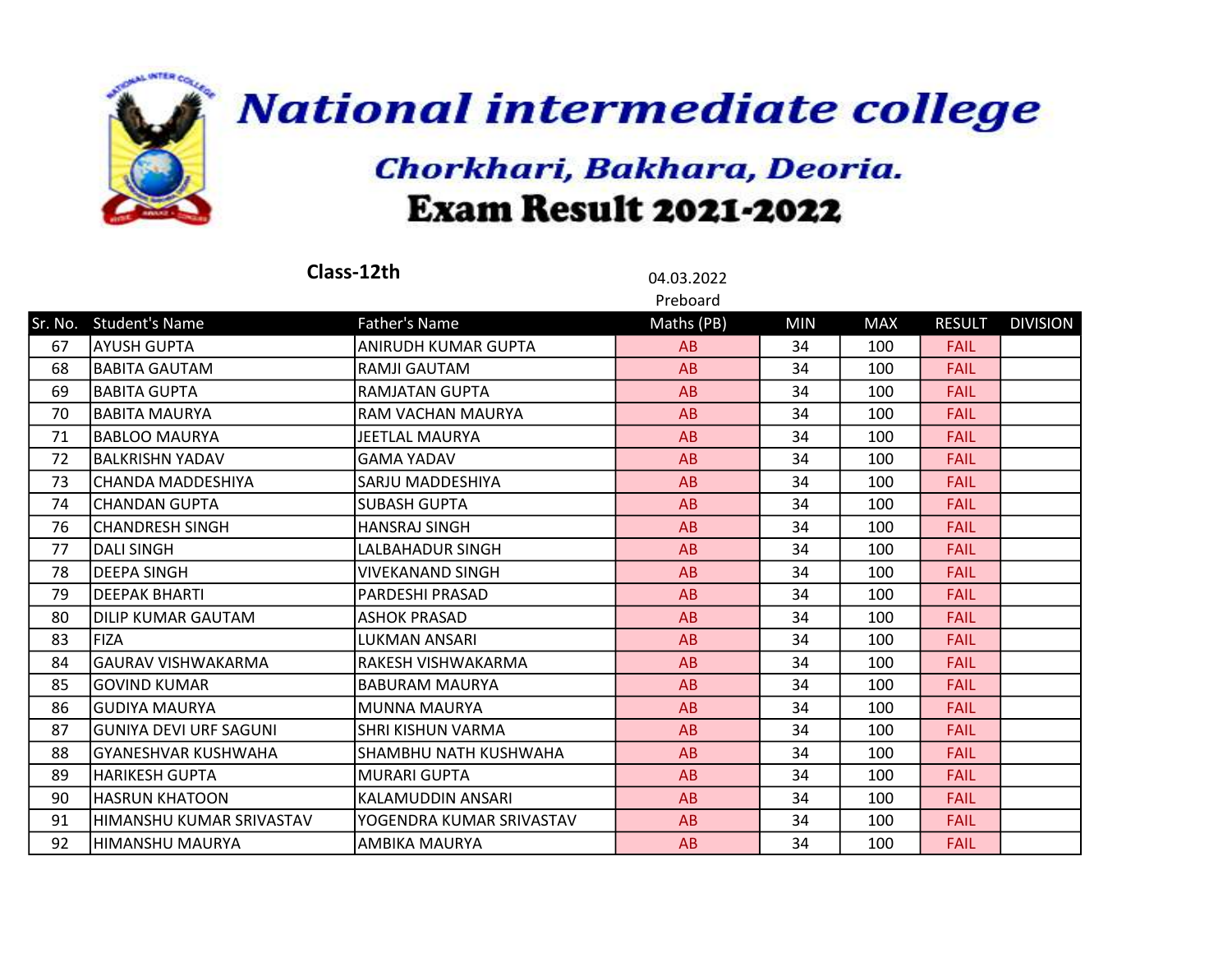

|     | Class-12th                | 04.03.2022              |            |            |            |               |                 |
|-----|---------------------------|-------------------------|------------|------------|------------|---------------|-----------------|
|     |                           |                         | Preboard   |            |            |               |                 |
|     | Sr. No. Student's Name    | <b>Father's Name</b>    | Maths (PB) | <b>MIN</b> | <b>MAX</b> | <b>RESULT</b> | <b>DIVISION</b> |
| 93  | <b>ISSAC AHMAD</b>        | <b>INTEKHAB AHMAD</b>   | AB         | 34         | 100        | <b>FAIL</b>   |                 |
| 94  | <b>JANKI NISHAD</b>       | <b>SADANAND NISHAD</b>  | AB         | 34         | 100        | <b>FAIL</b>   |                 |
| 95  | <b>JAVED ALI</b>          | MUHAMMAD RAJA           | AB         | 34         | 100        | <b>FAIL</b>   |                 |
| 96  | JITENDRA KUMAR            | ISHARADA PRASAD         | AB         | 34         | 100        | <b>FAIL</b>   |                 |
| 98  | <b>JUHI RAI</b>           | <b>KAUSHAL RAI</b>      | AB         | 34         | 100        | <b>FAIL</b>   |                 |
| 99  | JYOTI MADDHESHIYA         | KAWLESH MADDHESHIYA     | AB         | 34         | 100        | <b>FAIL</b>   |                 |
| 102 | JYOTI YADAV               | <b>GHANSHYAM YADAV</b>  | AB         | 34         | 100        | <b>FAIL</b>   |                 |
| 103 | KAJAL SINGH               | RAMPRAVESH SINGH        | AB         | 34         | 100        | <b>FAIL</b>   |                 |
| 104 | KHUSHBOO GOND             | <b>SHIVLAL GOND</b>     | AB         | 34         | 100        | <b>FAIL</b>   |                 |
| 105 | KHUSHBU GAUTAM            | SUNIL GAUTAM            | AB         | 34         | 100        | <b>FAIL</b>   |                 |
| 106 | KHUSHBU KASHYAP           | SHAMBHU KASHYAP         | AB         | 34         | 100        | <b>FAIL</b>   |                 |
| 107 | IKHUSHBU KHATOON          | <b>SHAMIM ANSARI</b>    | AB         | 34         | 100        | <b>FAIL</b>   |                 |
| 108 | KHUSHBU KUMARI            | <b>MANGESH PRASAD</b>   | AB         | 34         | 100        | <b>FAIL</b>   |                 |
| 109 | KHUSHI GUPTA              | <b>KALPNATH GUPTA</b>   | AB         | 34         | 100        | <b>FAIL</b>   |                 |
| 110 | KHUSHI KUMARI MADDHESHIYA | SANJAY KUMAR            | AB         | 34         | 100        | <b>FAIL</b>   |                 |
| 111 | KHUSHI PANDEY             | DUDHNATH PANDEY         | AB         | 34         | 100        | <b>FAIL</b>   |                 |
| 112 | İKRISHNA MADDHESHIYA      | VISHVANATH MADDHESHIYA  | AB         | 34         | 100        | <b>FAIL</b>   |                 |
| 113 | <b>LAILA KHATOON</b>      | AKABAR ALI              | AB         | 34         | 100        | <b>FAIL</b>   |                 |
| 114 | İMAIKAL SINGH             | <b>HANSRAJ SINGH</b>    | AB         | 34         | 100        | <b>FAIL</b>   |                 |
| 115 | MANISH GUPTA              | <b>TEJ PRATAP GUPTA</b> | AB         | 34         | 100        | <b>FAIL</b>   |                 |
| 116 | MANISH YADAV              | <b>SURESH YADAV</b>     | AB         | 34         | 100        | <b>FAIL</b>   |                 |
| 117 | MANISHA GAUTAM            | SHIVNARAYAN PRASAD      | AB         | 34         | 100        | <b>FAIL</b>   |                 |
| 118 | lMANISHA GUPTA            | lKAILASH GUPTA          | AB         | 34         | 100        | <b>FAIL</b>   |                 |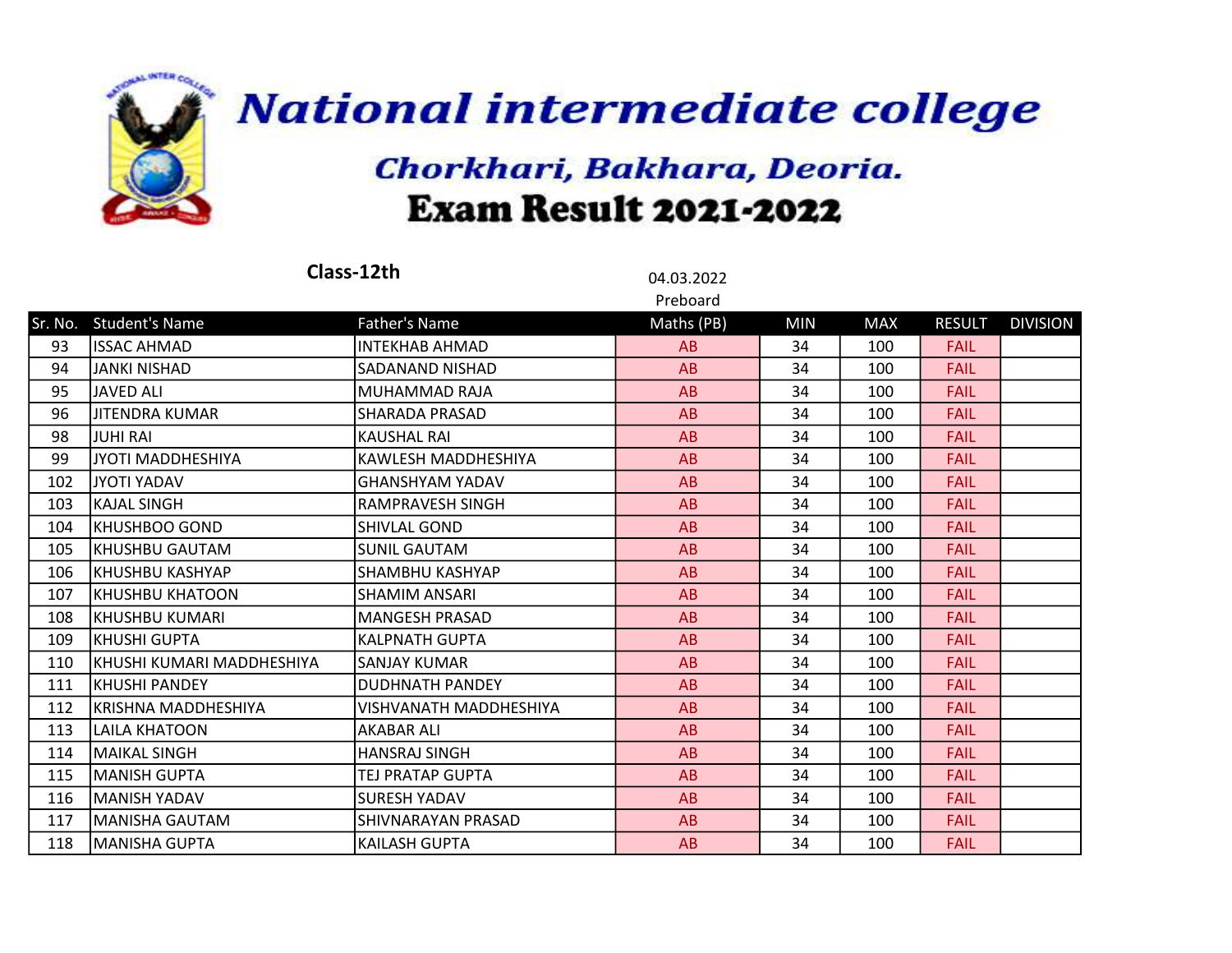

|         | Class-12th            | 04.03.2022             |            |            |            |               |                 |
|---------|-----------------------|------------------------|------------|------------|------------|---------------|-----------------|
|         |                       |                        | Preboard   |            |            |               |                 |
| Sr. No. | <b>Student's Name</b> | <b>Father's Name</b>   | Maths (PB) | <b>MIN</b> | <b>MAX</b> | <b>RESULT</b> | <b>DIVISION</b> |
| 119     | lMANISHA MADDHESHIYA  | KEDAR NATH MADDHESHIYA | AB         | 34         | 100        | <b>FAIL</b>   |                 |
| 120     | <b>MANISHA SINGH</b>  | <b>JAYVIJAY SINGH</b>  | AB         | 34         | 100        | <b>FAIL</b>   |                 |
| 121     | MARIYAM KHATOON       | <b>BASIR ANSARI</b>    | AB         | 34         | 100        | <b>FAIL</b>   |                 |
| 122     | MO KALIM              | <b>MO RAHAMTULLAH</b>  | AB         | 34         | 100        | <b>FAIL</b>   |                 |
| 123     | MOHARRAM ANASARI      | SAIYAD ANASAI          | AB         | 34         | 100        | <b>FAIL</b>   |                 |
| 124     | lMOHD SHAFAAT RAZA    | <b>MOHD ASIF AMEEN</b> | AB         | 34         | 100        | <b>FAIL</b>   |                 |
| 125     | MUKESH CHAUHAN        | KAILASH CHAUHAN        | AB         | 34         | 100        | <b>FAIL</b>   |                 |
| 126     | <b>MUSKAN BHARTI</b>  | <b>RAKESH BHARTI</b>   | AB         | 34         | 100        | <b>FAIL</b>   |                 |
| 127     | <b>NABI HUSAIN</b>    | RIYAJUDDIN             | AB         | 34         | 100        | <b>FAIL</b>   |                 |
| 128     | <b>NADIM ANSARI</b>   | <b>ISARAIL AHAMAD</b>  | AB         | 34         | 100        | <b>FAIL</b>   |                 |
| 129     | INARGISH KHATOON      | AHAMAD ANSARI          | AB         | 34         | 100        | <b>FAIL</b>   |                 |
| 130     | NEELU MADDHESHIYA     | <b>BRHMANAND</b>       | AB         | 34         | 100        | <b>FAIL</b>   |                 |
| 131     | INEEMA KUMARI         | LALCHAND               | AB         | 34         | 100        | <b>FAIL</b>   |                 |
| 132     | NEERAJ GOND           | <b>NATHU GOND</b>      | AB         | 34         | 100        | <b>FAIL</b>   |                 |
| 133     | <b>NEERAJ SINGH</b>   | RADHESHYAM SINGH       | AB         | 34         | 100        | <b>FAIL</b>   |                 |
| 134     | lNEETU VISHWAKARMA    | HARENDRA VISHWAKARMA   | AB         | 34         | 100        | <b>FAIL</b>   |                 |
| 135     | INEHA GOND            | PANNELAL GOND          | AB         | 34         | 100        | <b>FAIL</b>   |                 |
| 136     | INEHA SHARMA          | MUNNA SHARMA           | AB         | 34         | 100        | <b>FAIL</b>   |                 |
| 137     | NEHA SHARMA           | <b>GULAB SHARMA</b>    | AB         | 34         | 100        | <b>FAIL</b>   |                 |
| 138     | NEHA YADAV            | <b>DURGESH YADAV</b>   | AB         | 34         | 100        | <b>FAIL</b>   |                 |
| 139     | NIDHI YADAV           | DINANATH YADAV         | AB         | 34         | 100        | <b>FAIL</b>   |                 |
| 140     | INIHARIKA PANDEY      | KAMESHWAR NATH PANDEY  | AB         | 34         | 100        | <b>FAIL</b>   |                 |
| 141     | NIKHIL KUMAR NIGAM    | RAMESH CHAND           | AB         | 34         | 100        | <b>FAIL</b>   |                 |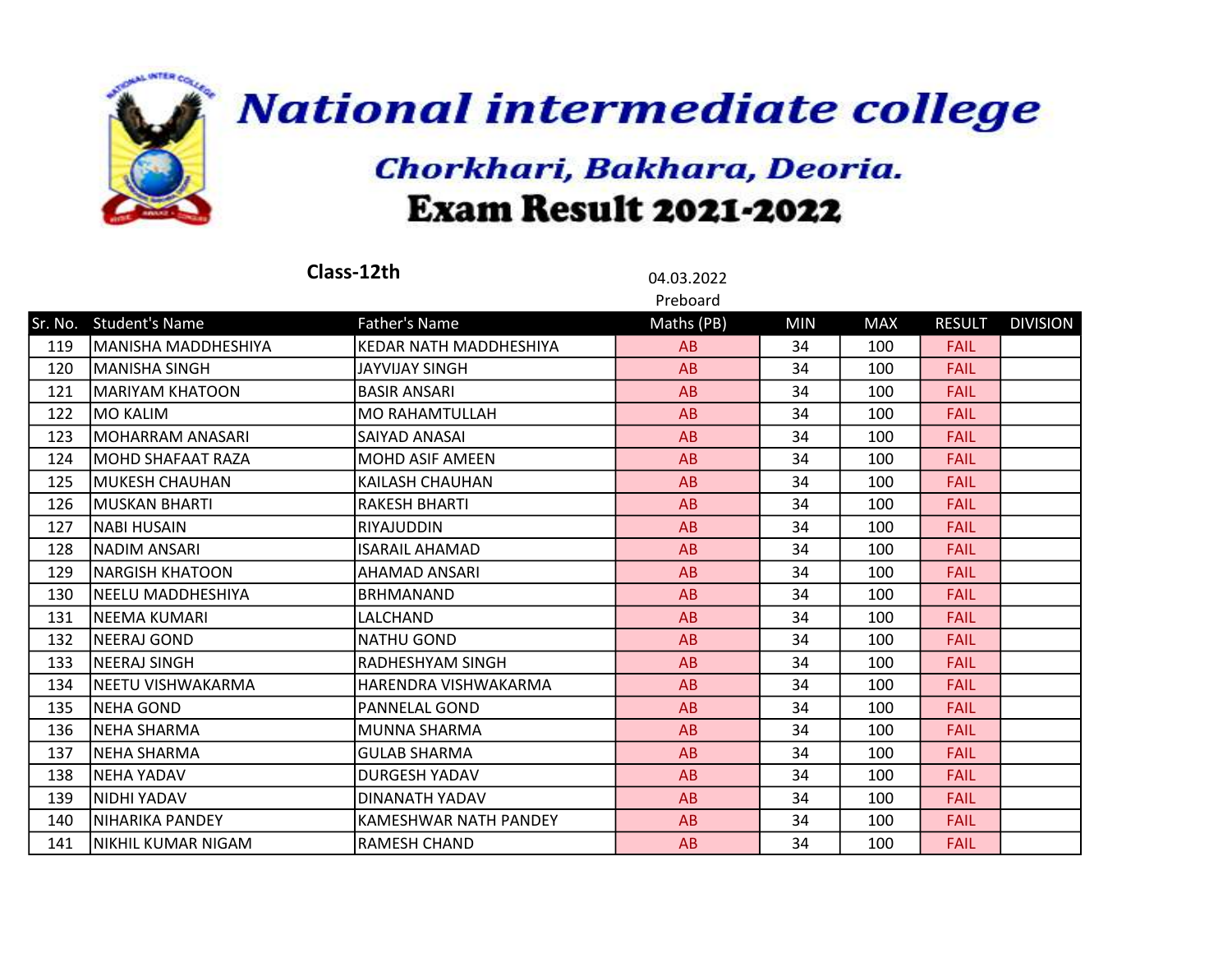

|     | Class-12th             | 04.03.2022                   |            |            |            |               |                 |
|-----|------------------------|------------------------------|------------|------------|------------|---------------|-----------------|
|     |                        |                              | Preboard   |            |            |               |                 |
|     | Sr. No. Student's Name | <b>Father's Name</b>         | Maths (PB) | <b>MIN</b> | <b>MAX</b> | <b>RESULT</b> | <b>DIVISION</b> |
| 142 | NIKKEE RAWAT           | <b>GYANCHAND RAWAT</b>       | AB         | 34         | 100        | <b>FAIL</b>   |                 |
| 143 | NIRJALA                | <b>SURESH YADAV</b>          | AB         | 34         | 100        | <b>FAIL</b>   |                 |
| 144 | INISHA GOND            | JAYRAM GOND                  | AB         | 34         | 100        | <b>FAIL</b>   |                 |
| 145 | NISHA GUPTA            | <b>RAJESH GUPTA</b>          | AB         | 34         | 100        | <b>FAIL</b>   |                 |
| 146 | <b>NISHA RAWAT</b>     | <b>RAJU RAWAT</b>            | AB         | 34         | 100        | <b>FAIL</b>   |                 |
| 147 | NISHA VISHWAKARMA      | NANDLAL VISHWAKARMA          | AB         | 34         | 100        | <b>FAIL</b>   |                 |
| 148 | INISHAD MANISH SURESH  | <b>SURESH NISHAD</b>         | AB         | 34         | 100        | <b>FAIL</b>   |                 |
| 149 | INITESH KUMAR PANDEY   | <b>VIRENDRA KUMAR PANDEY</b> | AB         | 34         | 100        | <b>FAIL</b>   |                 |
| 150 | INITESHVAR KUMAR       | lakhilesh                    | AB         | 34         | 100        | <b>FAIL</b>   |                 |
| 151 | NITU MADDESHIYA        | SARJU MADDESHIYA             | AB         | 34         | 100        | <b>FAIL</b>   |                 |
| 152 | NITU PANDEY            | RAJKUMAR PANDEY              | AB         | 34         | 100        | <b>FAIL</b>   |                 |
| 153 | lPANKAJ KUMAR SINGH    | <b>RAMBISHAL SINGH</b>       | AB         | 34         | 100        | <b>FAIL</b>   |                 |
| 154 | IPAWAN KUMAR           | SHAMBHU NATH                 | AB         | 34         | 100        | <b>FAIL</b>   |                 |
| 155 | PINTOO MADDESHIYA      | LAHBAR MADDESHIYA            | AB         | 34         | 100        | <b>FAIL</b>   |                 |
| 156 | POOJA NISHAD           | <b>HARILAL NISHAD</b>        | AB         | 34         | 100        | <b>FAIL</b>   |                 |
| 157 | POOJA PRASAD           | <b>INDRAJEET PRASAD</b>      | AB         | 34         | 100        | <b>FAIL</b>   |                 |
| 158 | IPRABHAKAR GUPTA       | DEENDAYAL GUPTA              | AB         | 34         | 100        | <b>FAIL</b>   |                 |
| 159 | IPRABHUNATH SINGH      | <b>MUNNAR SINGH</b>          | AB         | 34         | 100        | <b>FAIL</b>   |                 |
| 161 | IPRASHANT RAJBHAR      | <b>UMESH RAJBHAR</b>         | AB         | 34         | 100        | <b>FAIL</b>   |                 |
| 163 | PREM CHAURASIYA        | <b>ACHHAIBAR</b>             | AB         | 34         | 100        | <b>FAIL</b>   |                 |
| 164 | PREMALATA              | <b>JAGDISH CHAND</b>         | AB         | 34         | 100        | <b>FAIL</b>   |                 |
| 165 | PRINCE VISHWAKARMA     | HARINATH VISHWAKARMA         | AB         | 34         | 100        | <b>FAIL</b>   |                 |
| 166 | PRITEE SINGH           | ISRIRAM SINGH                | AB         | 34         | 100        | <b>FAIL</b>   |                 |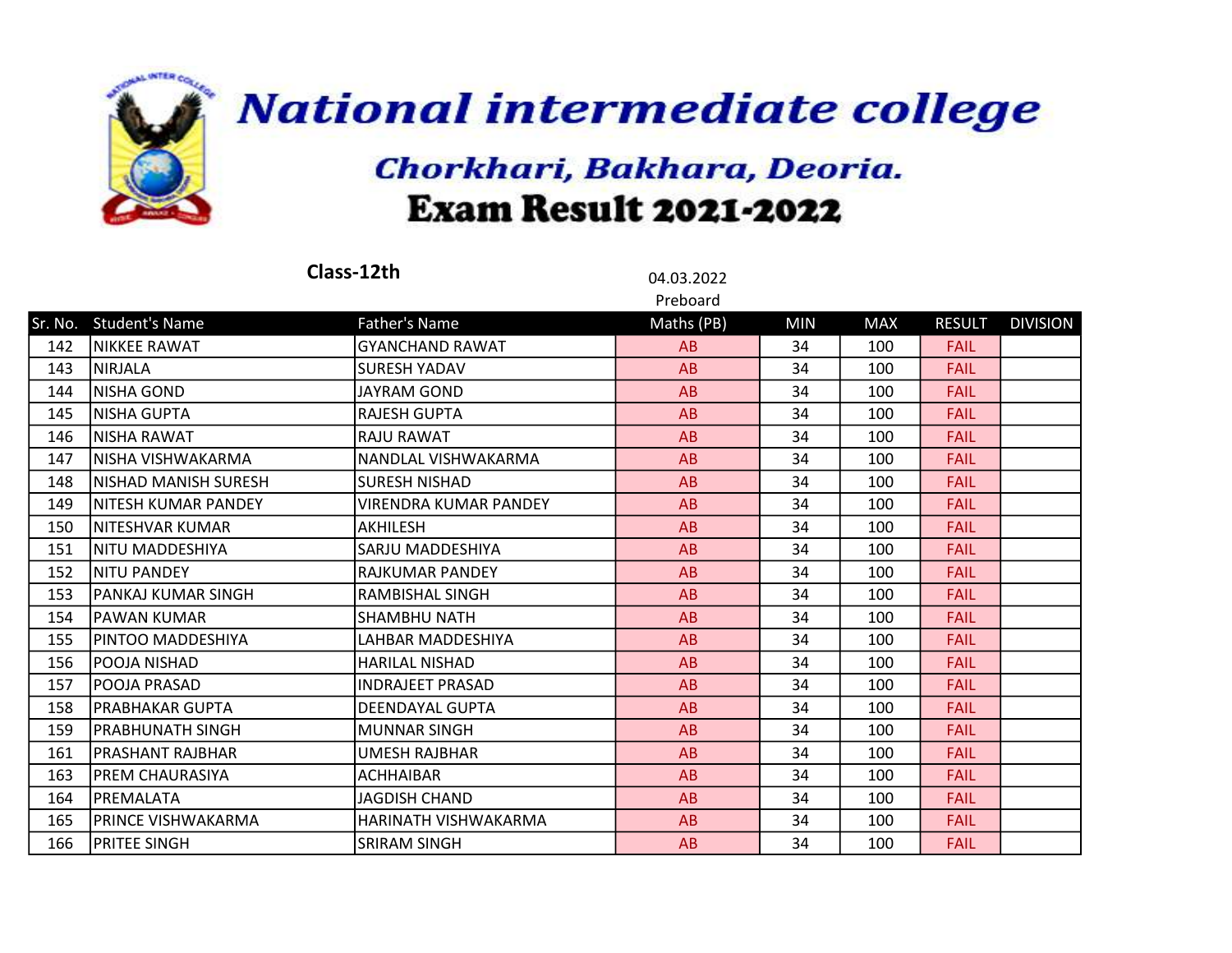

|     | Class-12th                | 04.03.2022               |            |            |            |               |                 |
|-----|---------------------------|--------------------------|------------|------------|------------|---------------|-----------------|
|     |                           |                          | Preboard   |            |            |               |                 |
|     | Sr. No. Student's Name    | <b>Father's Name</b>     | Maths (PB) | <b>MIN</b> | <b>MAX</b> | <b>RESULT</b> | <b>DIVISION</b> |
| 168 | IPRIYA PANDEY             | <b>SHIV KUMAR PANDEY</b> | AB         | 34         | 100        | <b>FAIL</b>   |                 |
| 170 | <b>PRIYANKA NISHAD</b>    | <b>SURENDRA NISHAD</b>   | AB         | 34         | 100        | <b>FAIL</b>   |                 |
| 171 | PRIYANKA SHARMA           | <b>GANESH SHARMA</b>     | AB         | 34         | 100        | <b>FAIL</b>   |                 |
| 172 | <b>PRIYANSHI</b>          | IRATNAKAR                | AB         | 34         | 100        | <b>FAIL</b>   |                 |
| 173 | RADHA GUPTA               | ISUBHASH GUPTA           | AB         | 34         | 100        | <b>FAIL</b>   |                 |
| 174 | IRAGANI SAHANI            | IRAMASHISH SAHANI        | AB         | 34         | 100        | <b>FAIL</b>   |                 |
| 175 | RAGINI BHARTI             | RAMBADAI BHRATI          | AB         | 34         | 100        | <b>FAIL</b>   |                 |
| 176 | <b>RAHUL</b>              | <b>SANJAY RAJBHAR</b>    | AB         | 34         | 100        | <b>FAIL</b>   |                 |
| 177 | RAHUL KUMAR GOND          | <b>DEELIP KUMAR GOND</b> | AB         | 34         | 100        | <b>FAIL</b>   |                 |
| 178 | IRAHUL MAURYA             | JAYGOPAL MAURYA          | AB         | 34         | 100        | <b>FAIL</b>   |                 |
| 179 | lrahul Nishad             | RAM KRIPAL NISHAD        | AB         | 34         | 100        | <b>FAIL</b>   |                 |
| 180 | RAJ NIRANJAN              | <b>SHIV PRASAD</b>       | AB         | 34         | 100        | <b>FAIL</b>   |                 |
| 181 | IRAJ NISHAD               | <b>DEEP CHAND NISHAD</b> | AB         | 34         | 100        | <b>FAIL</b>   |                 |
| 182 | IRAJA RAM PRAJAPATI       | NAGINA PRAJAPATI         | AB         | 34         | 100        | <b>FAIL</b>   |                 |
| 183 | lrajan kumar              | <b>BHAGWAT</b>           | AB         | 34         | 100        | <b>FAIL</b>   |                 |
| 184 | <b>RAJAN PRAJAPATI</b>    | RAM ASHISH PRAJAPATI     | AB         | 34         | 100        | <b>FAIL</b>   |                 |
| 185 | IRAJAN SINGH              | IRAMANAND SINGH          | AB         | 34         | 100        | <b>FAIL</b>   |                 |
| 186 | IRAJAN YADAV              | IRAMANAND YADAV          | AB         | 34         | 100        | <b>FAIL</b>   |                 |
| 187 | <b>RAKESH KUMAR SINGH</b> | ISHRIRAM SINGH           | AB         | 34         | 100        | <b>FAIL</b>   |                 |
| 188 | RAMAKANT YADAV            | <b>CHHOTELAL YADAV</b>   | AB         | 34         | 100        | <b>FAIL</b>   |                 |
| 190 | RAMNIWAS YADAV            | <b>SUGRIV YADAV</b>      | AB         | 34         | 100        | <b>FAIL</b>   |                 |
| 191 | <b>RANI YADAV</b>         | <b>RAM NIVASH YADAV</b>  | AB         | 34         | 100        | <b>FAIL</b>   |                 |
| 192 | RANJEET NISHAD            | <b>UMESH NISHAD</b>      | AB         | 34         | 100        | <b>FAIL</b>   |                 |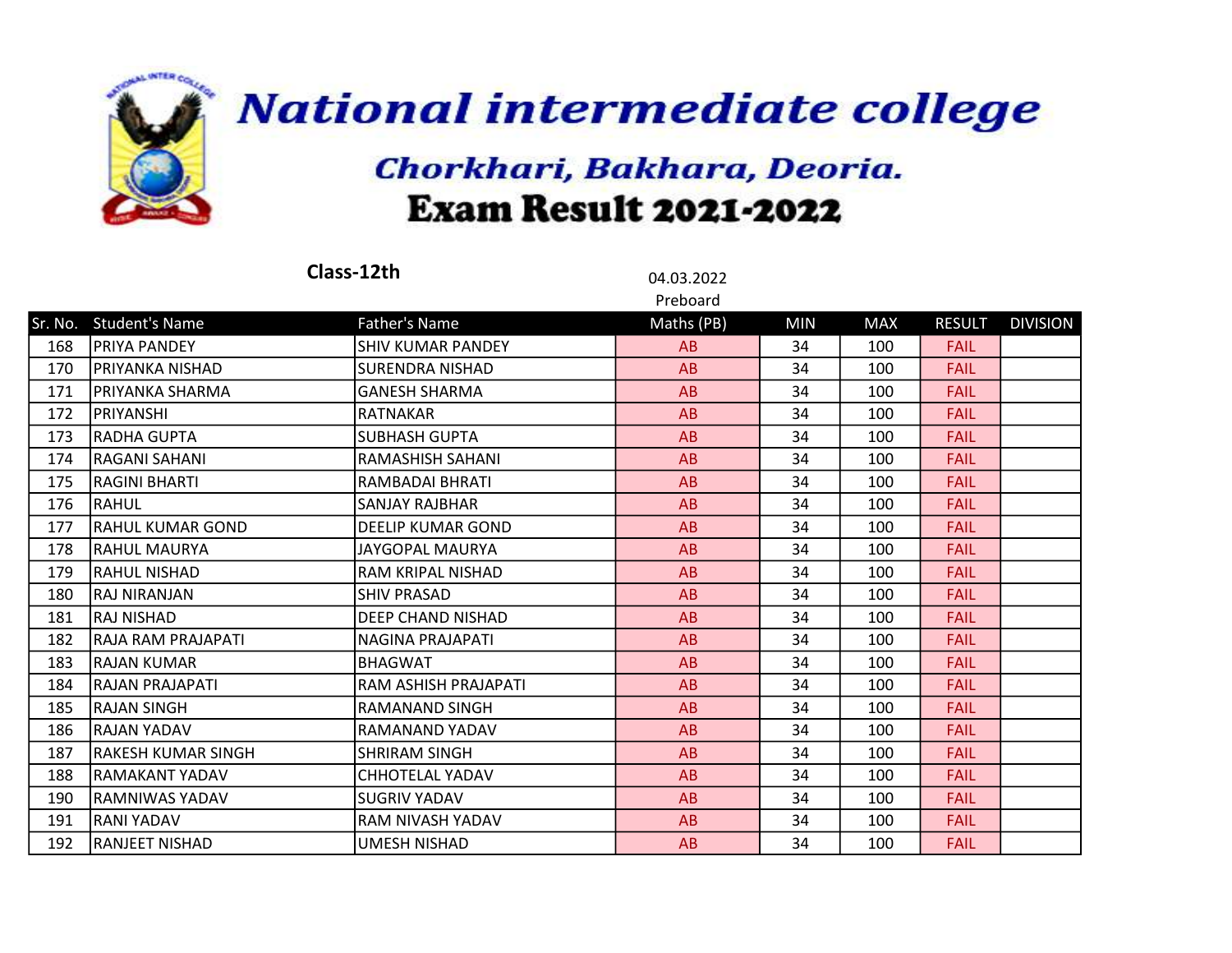

|     | Class-12th             | 04.03.2022                |            |            |            |               |                 |
|-----|------------------------|---------------------------|------------|------------|------------|---------------|-----------------|
|     |                        |                           | Preboard   |            |            |               |                 |
|     | Sr. No. Student's Name | <b>Father's Name</b>      | Maths (PB) | <b>MIN</b> | <b>MAX</b> | <b>RESULT</b> | <b>DIVISION</b> |
| 193 | lravi kumar            | RAMSAMUJH PRASAD          | AB         | 34         | 100        | <b>FAIL</b>   |                 |
| 194 | RAVI SINGH             | <b>RAVINDRA SINGH</b>     | AB         | 34         | 100        | <b>FAIL</b>   |                 |
| 196 | REENA SINGH            | VIJAY SINGH               | AB         | 34         | 100        | <b>FAIL</b>   |                 |
| 197 | REETU YADAV            | lMUKHLAL YADAV            | AB         | 34         | 100        | <b>FAIL</b>   |                 |
| 198 | lreshama khatoon       | ISHARIF AHAMAD            | AB         | 34         | 100        | <b>FAIL</b>   |                 |
| 199 | lRESHMA JAISWAL        | lVIJAY JAISWAL            | AB         | 34         | 100        | <b>FAIL</b>   |                 |
| 200 | İRESHMI VISHWAKARMA    | SHESHMANI VISHWAKARMA     | AB         | 34         | 100        | <b>FAIL</b>   |                 |
| 201 | RINA NISHAD            | <b>SHAMBHU NISHAD</b>     | AB         | 34         | 100        | <b>FAIL</b>   |                 |
| 202 | RINKU GUPTA            | <b>RAMA GUPTA</b>         | AB         | 34         | 100        | <b>FAIL</b>   |                 |
| 205 | IRISHIKESH GUPTA       | IPRAHLAD GUPTA            | AB         | 34         | 100        | <b>FAIL</b>   |                 |
| 207 | IRISHU YADAV           | IRAMASHRAY YADAV          | AB         | 34         | 100        | <b>FAIL</b>   |                 |
| 208 | IRITESH KUMAR GOND     | IRAM KUMAR GOND           | AB         | 34         | 100        | <b>FAIL</b>   |                 |
| 209 | IRITU SHRIWASTAV       | <b>DILIP SHRIWASTAV</b>   | AB         | 34         | 100        | <b>FAIL</b>   |                 |
| 210 | RITU YADAV             | <b>SATYENDRA YADAV</b>    | AB         | 34         | 100        | <b>FAIL</b>   |                 |
| 211 | IRIYA                  | <b>SUBHASH CHAND</b>      | AB         | 34         | 100        | <b>FAIL</b>   |                 |
| 212 | lroshan vishwakarma    | SHIVRATAN LAL VISHWAKARMA | AB         | 34         | 100        | <b>FAIL</b>   |                 |
| 213 | lroshani mall          | lNANHE LAL MALL           | AB         | 34         | 100        | <b>FAIL</b>   |                 |
| 214 | RUKSAR KHATOON         | <b>ABDUL AJIJ</b>         | AB         | 34         | 100        | <b>FAIL</b>   |                 |
| 215 | <b>RUPALI</b>          | <b>SAMBHU</b>             | AB         | 34         | 100        | <b>FAIL</b>   |                 |
| 216 | SABIT ANSARI           | <b>AYUB ANSARI</b>        | AB         | 34         | 100        | <b>FAIL</b>   |                 |
| 220 | SAMARJEET SINGH        | <b>HARISH SINGH</b>       | AB         | 34         | 100        | <b>FAIL</b>   |                 |
| 221 | <b>SANAUL HAQUE</b>    | ZAYOUL HAQUE              | AB         | 34         | 100        | <b>FAIL</b>   |                 |
| 222 | <b>SANDEEP KUMAR</b>   | HARIBANSH                 | AB         | 34         | 100        | <b>FAIL</b>   |                 |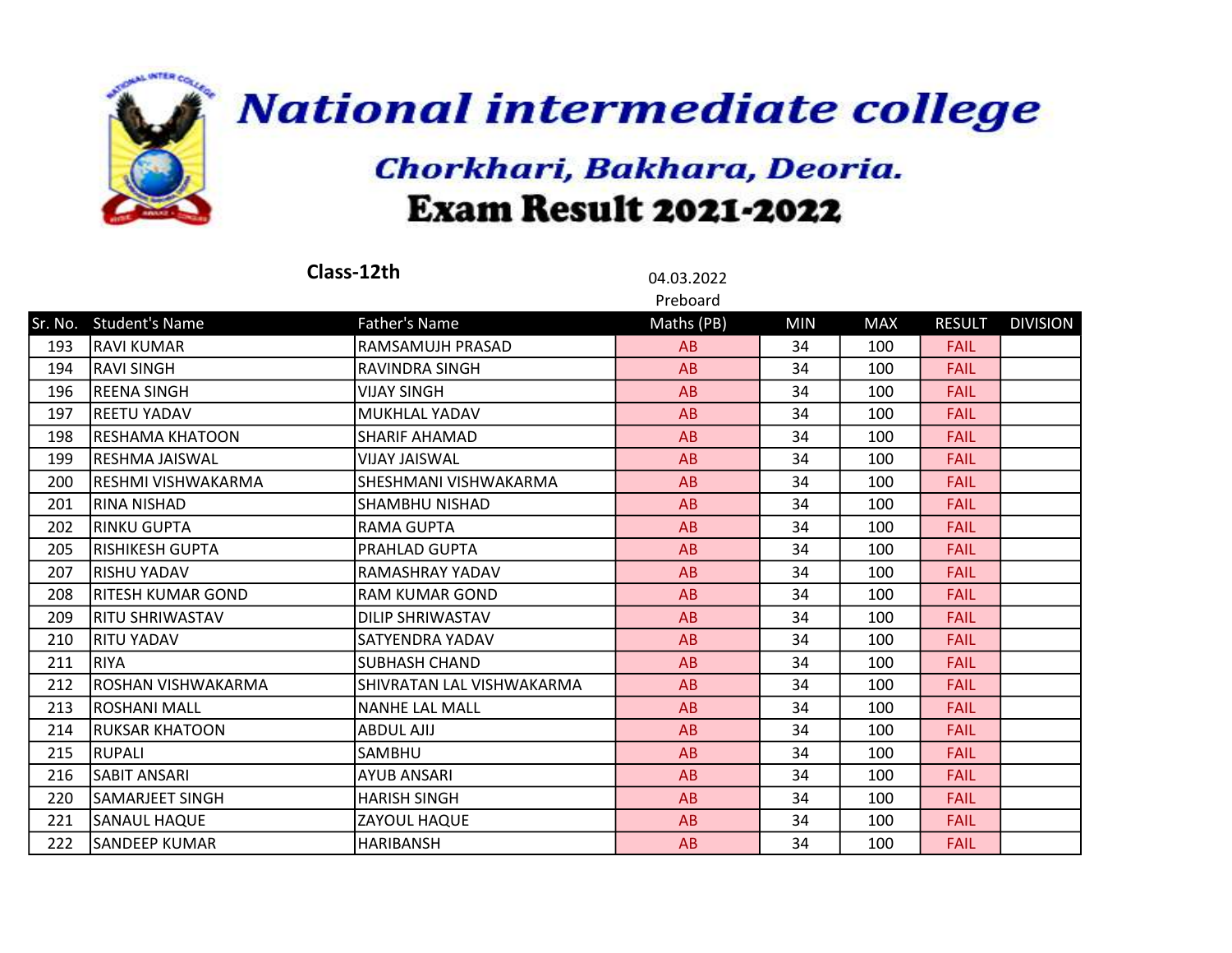

|         | Class-12th                | 04.03.2022               |            |            |            |               |                 |
|---------|---------------------------|--------------------------|------------|------------|------------|---------------|-----------------|
|         |                           |                          | Preboard   |            |            |               |                 |
| Sr. No. | <b>Student's Name</b>     | <b>Father's Name</b>     | Maths (PB) | <b>MIN</b> | <b>MAX</b> | <b>RESULT</b> | <b>DIVISION</b> |
| 223     | lSANGAM GOND              | <b>RAMESH GOND</b>       | AB         | 34         | 100        | <b>FAIL</b>   |                 |
| 224     | <b>SANJANA GOND</b>       | <b>CHHOTU GOND</b>       | AB         | 34         | 100        | <b>FAIL</b>   |                 |
| 225     | SANJANA GUPTA             | RAMPRASAD GUPTA          | AB         | 34         | 100        | <b>FAIL</b>   |                 |
| 226     | SANJANA MADDESHIYA        | PAPPU MADDESHIYA         | AB         | 34         | 100        | <b>FAIL</b>   |                 |
| 227     | <b>SANJANA SAHANI</b>     | RAMKALESH SAHANI         | AB         | 34         | 100        | <b>FAIL</b>   |                 |
| 228     | SANJANA SINGH             | ANIRUDDHA SINGH          | AB         | 34         | 100        | <b>FAIL</b>   |                 |
| 229     | <b>SANJAY SINGH</b>       | <b>RAMA SINGH</b>        | AB         | 34         | 100        | <b>FAIL</b>   |                 |
| 230     | <b>SANNI SINGH</b>        | <b>PANNELAL SINGH</b>    | AB         | 34         | 100        | <b>FAIL</b>   |                 |
| 231     | <b>SAPANA GUPTA</b>       | <b>RAM PRAVESH GUPTA</b> | AB         | 34         | 100        | <b>FAIL</b>   |                 |
| 232     | lSAPANA KUMARI            | POORAN SINGH             | AB         | 34         | 100        | <b>FAIL</b>   |                 |
| 233     | SATISH KUMAR              | <b>SURESH RAJAK</b>      | AB         | 34         | 100        | <b>FAIL</b>   |                 |
| 234     | <b>SATISH SHARMA</b>      | RAM SAKAL SHARMA         | AB         | 34         | 100        | <b>FAIL</b>   |                 |
| 235     | SATYA PRAKASH SINGH       | VISHVANATH SINGH         | AB         | 34         | 100        | <b>FAIL</b>   |                 |
| 236     | <b>SAVITA</b>             | <b>OM PRAKASH</b>        | AB         | 34         | 100        | <b>FAIL</b>   |                 |
| 237     | <b>SAVITA BHARTI</b>      | KAILASH PRASAD           | AB         | 34         | 100        | <b>FAIL</b>   |                 |
| 238     | <b>SAVITA YADAV</b>       | MAHANTH YADAV            | AB         | 34         | 100        | <b>FAIL</b>   |                 |
| 239     | SHALINI GAUTAM            | LAKSHMAN PRASAD          | AB         | 34         | 100        | <b>FAIL</b>   |                 |
| 241     | ISHASHANK PANDEY          | <b>ASHOK PANDEY</b>      | AB         | 34         | 100        | <b>FAIL</b>   |                 |
| 242     | SHASHI PRABHA VISHWAKARMA | CHHOTELAL VISHWAKARMA    | AB         | 34         | 100        | <b>FAIL</b>   |                 |
| 243     | ISHIKHA SINGH             | VIJAY PRATAP SINGH       | AB         | 34         | 100        | <b>FAIL</b>   |                 |
| 244     | <b>SHIV PRAKASH PAL</b>   | <b>SAHAB PAL</b>         | AB         | 34         | 100        | <b>FAIL</b>   |                 |
| 245     | <b>SHIVAM BHARTI</b>      | <b>SUNIL KUMAR</b>       | AB         | 34         | 100        | <b>FAIL</b>   |                 |
| 246     | <b>SHIVAM JAISWAL</b>     | <b>MOHAN JAISWAL</b>     | AB         | 34         | 100        | <b>FAIL</b>   |                 |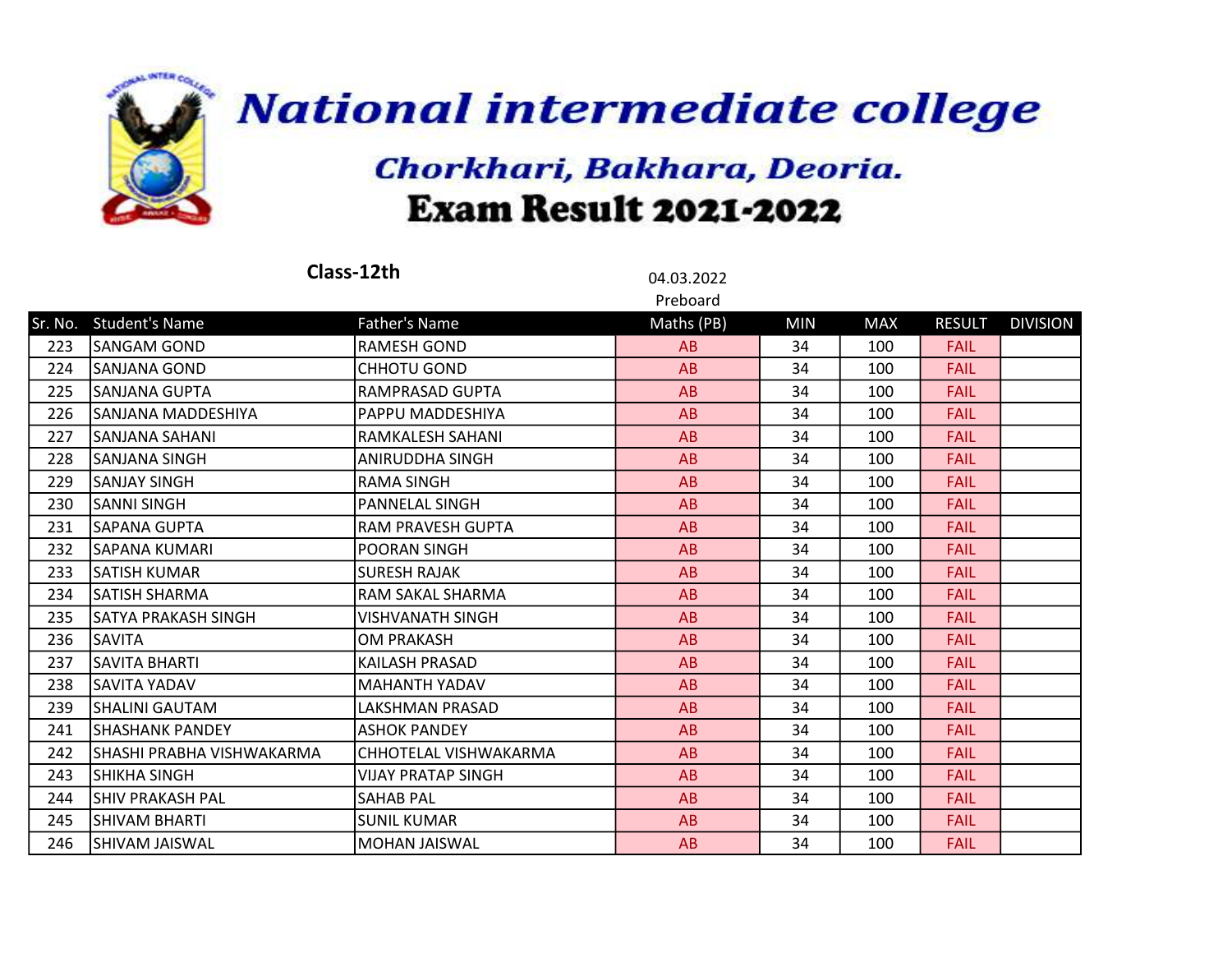

|     | Class-12th             | 04.03.2022                   |            |            |            |               |                 |
|-----|------------------------|------------------------------|------------|------------|------------|---------------|-----------------|
|     |                        |                              | Preboard   |            |            |               |                 |
|     | Sr. No. Student's Name | <b>Father's Name</b>         | Maths (PB) | <b>MIN</b> | <b>MAX</b> | <b>RESULT</b> | <b>DIVISION</b> |
| 247 | İSHIVAM SINGH          | SATYAPRAKASH SINGH           | AB         | 34         | 100        | <b>FAIL</b>   |                 |
| 249 | İSHIVANEE YADAV        | IMUNESHWAR YADAV             | AB         | 34         | 100        | <b>FAIL</b>   |                 |
| 250 | SHIVANGI               | JYOTISH GOND                 | AB         | 34         | 100        | <b>FAIL</b>   |                 |
| 252 | <b>SHREYA KUMARI</b>   | <b>RAM NARAYAN</b>           | AB         | 34         | 100        | <b>FAIL</b>   |                 |
| 253 | SHREYA SINGH           | <b>SUBHASH CHANDRA</b>       | AB         | 34         | 100        | <b>FAIL</b>   |                 |
| 255 | ISHWETA SINGH          | lMAKARDHWAJ SINGH            | AB         | 34         | 100        | <b>FAIL</b>   |                 |
| 256 | ISIMARAN CHAUHAN       | UMASHANKAR CHAUHAN           | AB         | 34         | 100        | <b>FAIL</b>   |                 |
| 257 | İSIMPI NISHAD          | <b>JITENDRA NISHAD</b>       | AB         | 34         | 100        | <b>FAIL</b>   |                 |
| 259 | lsonam yadav           | <b>CHHOTELAL YADAV</b>       | AB         | 34         | 100        | <b>FAIL</b>   |                 |
| 260 | lsonee MADDHESHIYA     | lMEVALAL MADDHESHIYA         | AB         | 34         | 100        | <b>FAIL</b>   |                 |
| 261 | ISONI KUMARI           | AMARNATH                     | AB         | 34         | 100        | <b>FAIL</b>   |                 |
| 262 | <b>SONU NISHAD</b>     | <b>HARI LAL NISHAD</b>       | AB         | 34         | 100        | <b>FAIL</b>   |                 |
| 263 | ISONU SAIN             | <b>AZAD SAIN</b>             | AB         | 34         | 100        | <b>FAIL</b>   |                 |
| 264 | SRISHTI RAI            | <b>SANJAY RAI</b>            | AB         | 34         | 100        | <b>FAIL</b>   |                 |
| 265 | <b>SUBRAT</b>          | <b>RAVI CHANDRA</b>          | AB         | 34         | 100        | <b>FAIL</b>   |                 |
| 266 | <b>SUDHIR GAUTAM</b>   | <b>LAHAVAR PRASAD</b>        | AB         | 34         | 100        | <b>FAIL</b>   |                 |
| 267 | ISUDHIR GOND           | IINDRADEV GOND               | AB         | 34         | 100        | <b>FAIL</b>   |                 |
| 268 | ISUKANYA VISHWAKARMA   | İGRIJESH VISHWAKARMA         | AB         | 34         | 100        | <b>FAIL</b>   |                 |
| 269 | ISUMIT MAURYA          | INAGENDRA MAURYA             | AB         | 34         | 100        | <b>FAIL</b>   |                 |
| 270 | ISUNAINA GAUD          | LALBIHARI GAUD               | AB         | 34         | 100        | <b>FAIL</b>   |                 |
| 271 | <b>SUNIL GUPTA</b>     | <b>RAMJATAN GUPTA</b>        | AB         | 34         | 100        | <b>FAIL</b>   |                 |
| 272 | SUNNY KUMAR BHARATIYA  | <b>SONU PRASAD BHARATIYA</b> | AB         | 34         | 100        | <b>FAIL</b>   |                 |
| 273 | SURAJ PRAJAPATI        | JAI PRAKASH PRAJAPATI        | AB         | 34         | 100        | <b>FAIL</b>   |                 |